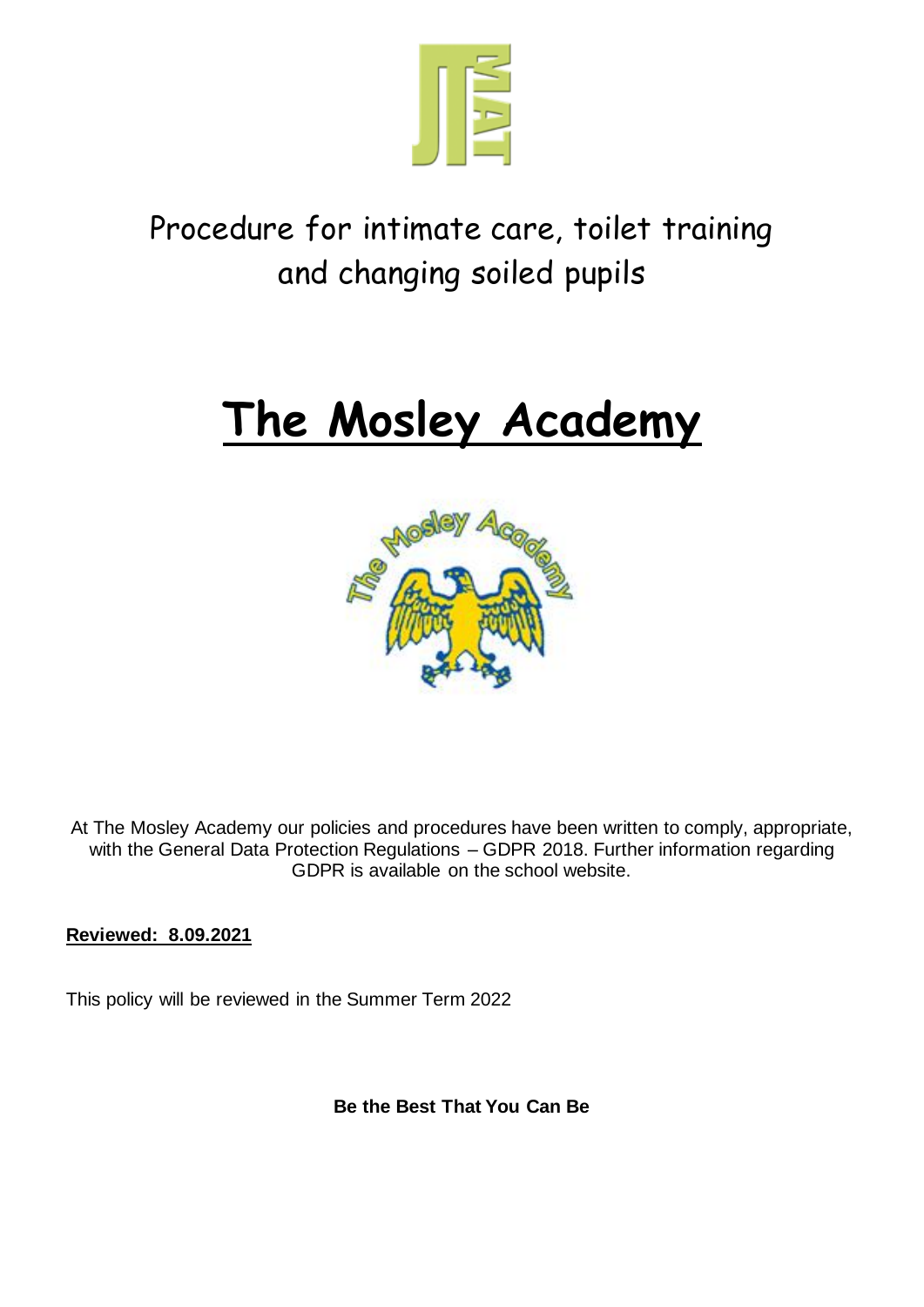# **Context**

This procedure was written in September 2021 and presented to the staff and Governing Body on 30th September 2021 and will be reviewed during the summer term 2022.

# **Definitions**

**Personal care** is defined as those tasks which involve touching, including skin care, applying external medication, feeding, administering oral medication, hair care, dressing and undressing, washing non-personal body parts and prompting to go the toilet.

**Intimate care** is defined as those care tasks associated with bodily functions, body products and personal hygiene which demand direct or indirect contact with or exposure to the genitals including such tasks as dressing, undressing, helping with use of the toilet, changing continence pads/nappies, bathing/showering and washing personal and intimate parts of the body.

# **Aims**

# **The purpose of this procedure statement is:**

- To safeguard the rights and promote the best interests of the children.
- To ensure children are treated with sensitivity and respect, and in such a way that their experience of toileting is a positive one.
- To safeguard adults required to operate in sensitive situations.
- To raise awareness and provide clear procedures for changing soiled pupils and for those yet to be toilet trained.
- To ensure parents/carers are consulted in the care of their children.
- If carrying out intimate care away from the setting, have an increased awareness of privacy and safety issues.

# **Procedures**

- If a child enters school at 4 years old and has not started the toilet training process, staff need to enquire sensitively about the parents' or carers' understanding of their child's developmental needs. Refer the parents to the school nurse or local Health Visitor, who will be able to give advice on how to make a start.
- Lack of toilet training may point to an underlying physical or emotional difficulty. The school nurse/health visitor will be best placed to identify and work with the parents or carers on this issue and may want to liaise with staff regarding progress.
- A child who is not ready to be toilet trained may come to school in pull-ups but nappies should not be worn. Some children may choose to come in pants and will be influenced by others to use the toilet. This is a good way to toilet train without fuss. Parents will be asked to bring in spare underwear in a carrier bag with their name on.
- If pull ups need changing during the school day, staff will verbally (and age appropriately) talk the child through the process of changing themselves.
- In the event of a child who has soiled themselves, staff will endeavour to give verbal instruction on how to self-clean. In the event of a child not being able to self-clean and/or becoming distressed, a parent/carer will be called to come into school \*
- Where accidental wetting/soiling happens and children do not have spare underwear in school, staff will endeavour to provide suitable underwear (from school stock) and will discreetly bag soiled underwear up for parents/carers in the child's bag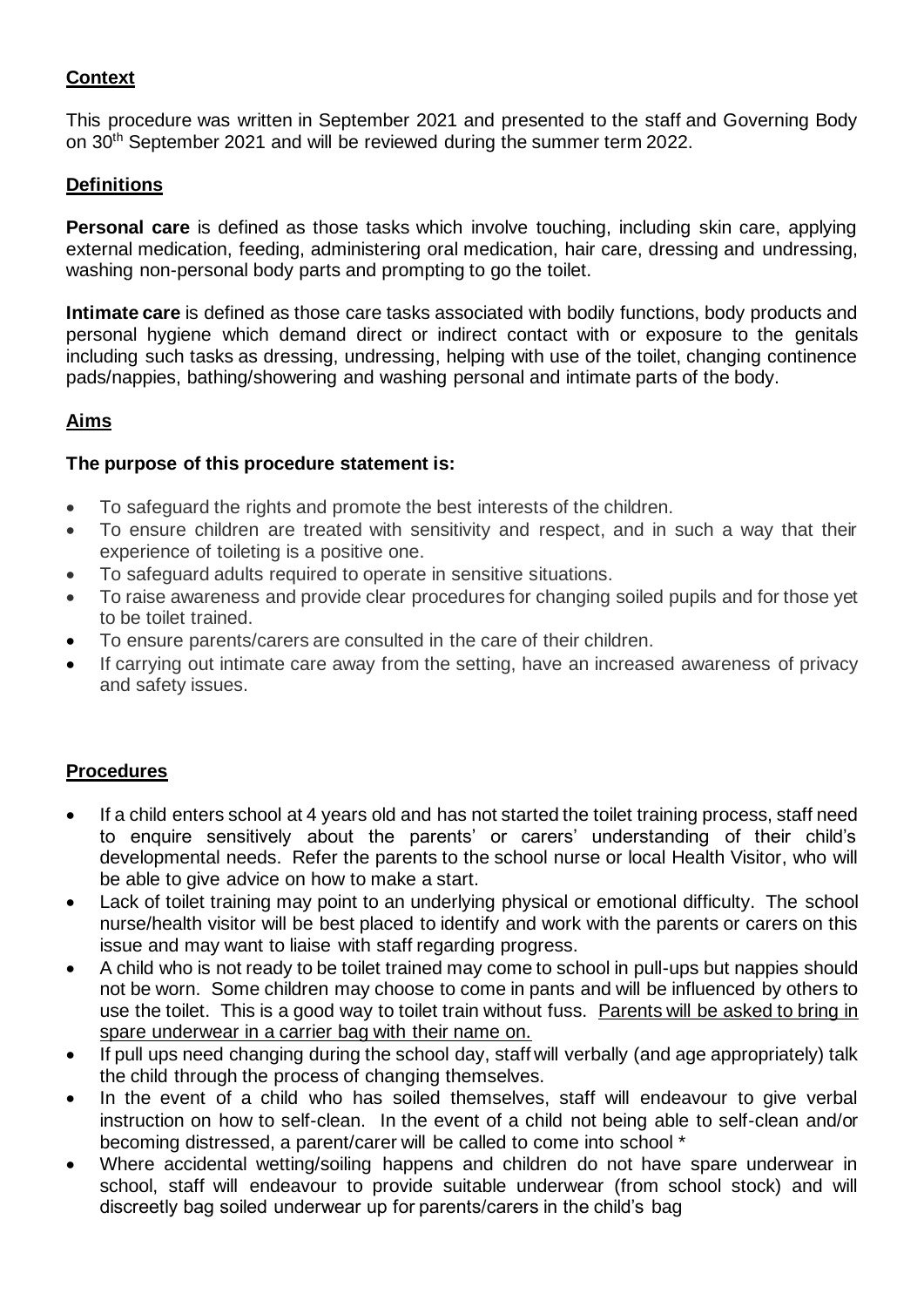- Have everything close to hand so that a child can get changed/cleaned up with the minimum of fuss and time.
- Allow children maximum independence. If you do not need to enter a toilet cubicle to help them, stand outside and offer verbal encouragement.
- Teach children to care for their own needs. Teaching them to be independent is a high priority and meeting their personal needs is no different from meeting their educational needs.
- If a child is regularly soiling or wetting, staff will keep a record of the time this happens this may allow adults around the child to pre-empt a problem. Parents/carers will be informed too.
- Ensure you have cover if you have to leave a group of children unattended in order to help a child to change. Inform another staff member in the event of going to change a child. Wherever possible, arrange a chaperone so you are not alone with the child

*\* - where a child has a developmental delay / disability, an individual care plan will be put together in consultation with the parents and staff members concerned.*

# **Health and Safety**

The most effective prevention for spreading infection is hand washing. Make sure warm water, adequate soap and a method of drying hands are always available. All staff should wash hands thoroughly after assisting in supporting children to change or mopping up spills. Paper towels / air dryers must be available in the changing area for staff to dry their hands.

Equipment needed for children to change / staff to mop up spills are **gloves, aprons and polythene bags.** All staff must wear gloves when handling bodily fluids. All soiled materials must be double bagged and then deposited in the outdoor bin once the pupil has been escorted back to class and the teacher informed of their return. Where possible, the janitor will be called to attend site to chemically treat spills of bodily fluid however, this may not always be possible / appropriate.

# **Child Protection**

The following steps should be followed to ensure your own protection.

- 1. Where children with developmental delays / disabilities require physical support in changing, a pre agreed, written care plan will be put in place and agreed by parents/carers, SLT and staff members involved
- 2. Try to ensure that the child is changed in either the designated disabled area or the most appropriate toilet.
- 3. Always notify another member of staff subtly when leaving the room to help a child change a sign or signal may be useful.
- 4. Leaving a child in dirty clothing could be considered to be a child protection issue in itself. Endeavour to find alternative underwear or call parents/carers to provide alternatives if school stock is not available
- 5. Where a child is not able to change themselves following verbal instruction from staff and/or if they become distressed, the parents/carers will be called to change their child.

#### **Best Practice in Intimate care**

Staff who provide intimate care will be trained accordingly and complete Safeguarding training and Health and Safety training in moving and handling. This includes training on new equipment that is provided to assist children who need any specialist equipment following assessment from the multi-disciplinary team (Physiotherapist, Occupational Therapist and Moving and Handling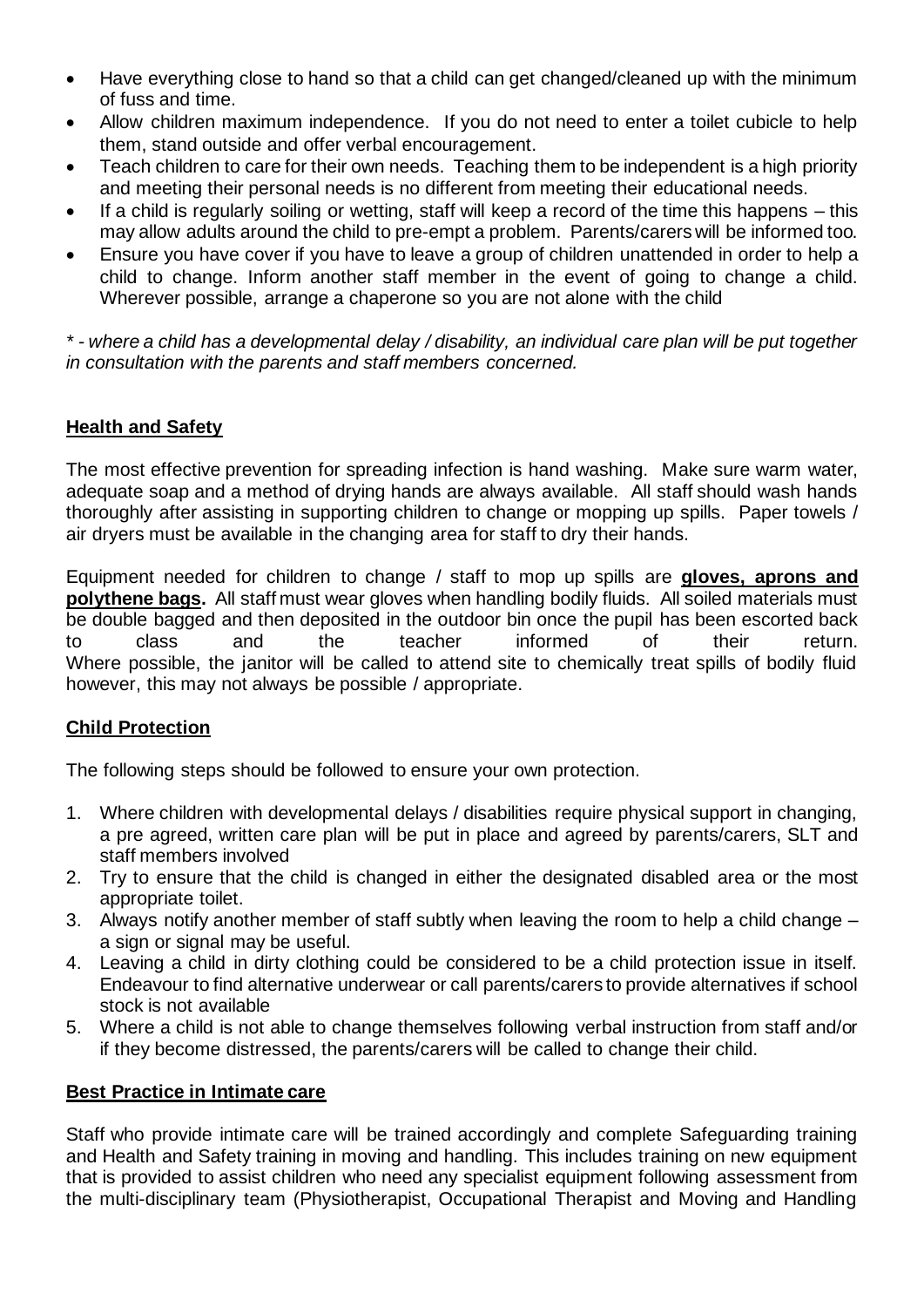Advisor). All staff who provide Intimate care have a full DBS and do not need another member of staff with them, although best practise encourages a chaperone where possible.

• Staff will ensure good and clear communication with each child in line with his/her preferred method of communication (e.g. verbal, symbols, signs etc) to discuss the child's needs and preferences. The child will know exactly what is happening at all times and the reasons for it.

• Staff will be supported to adapt their practice in relation to the needs of individual children.

• Children will be supported to achieve the highest level of autonomy that is possible given their age and abilities. Staff will encourage each child to do as much as possible for themselves. Within individualised Intimate Care Plans, reviews will be frequent and methods will be regularly updated according to the child's needs.

• Ensure that intimate/personal care is provided by staff known to the child and every effort will be made to accommodate a child's request for a key member of staff to support them.

• The religious views and cultural values of families will always be taken into account. At admission, we will liaise and work closely with families to discuss any requests relating to intimate care.

• Planning for outings and trips must take into account how the child's intimate and personal care needs will be met when away from setting.

• Comprehensive risk assessments, regularly updated, particularly for pupils that present challenging behaviour, will be completed for individual children that cover all their intimate care needs.

• Where an EHCP is not in place, parents and carers will be informed the same day if their child has had an 'accident' and has soiled themselves.

Information on soiling will be treated confidentially and communicated in person or by telephone, at the end of the day.

#### **Hygiene**

#### **Hygiene and Bodily Fluids**

The risks to dealing with spillages of body fluids are so small as to be virtually non-existent. Nevertheless, the maintenance of good hygiene standards is important. Assume body fluids (blood, vomit, urine etc.) may be infectious and always follow hygiene procedures.

#### **Universal Precautions**

- Hand washing is the simplest and effective method for preventing the spread of infections.
- Hands must be washed for a period of 20 seconds, using soap under warm running water, rinsing carefully and thoroughly drying them on disposable paper towels.
- Shared towels should not be used.

Hands should be washed:

- Before and after each work shift
- Before putting on, and after removing, protective clothing.
- Before and after physical contact with individual children.
- After handling contaminated items such as soiled clothing.
- After using the toilet.